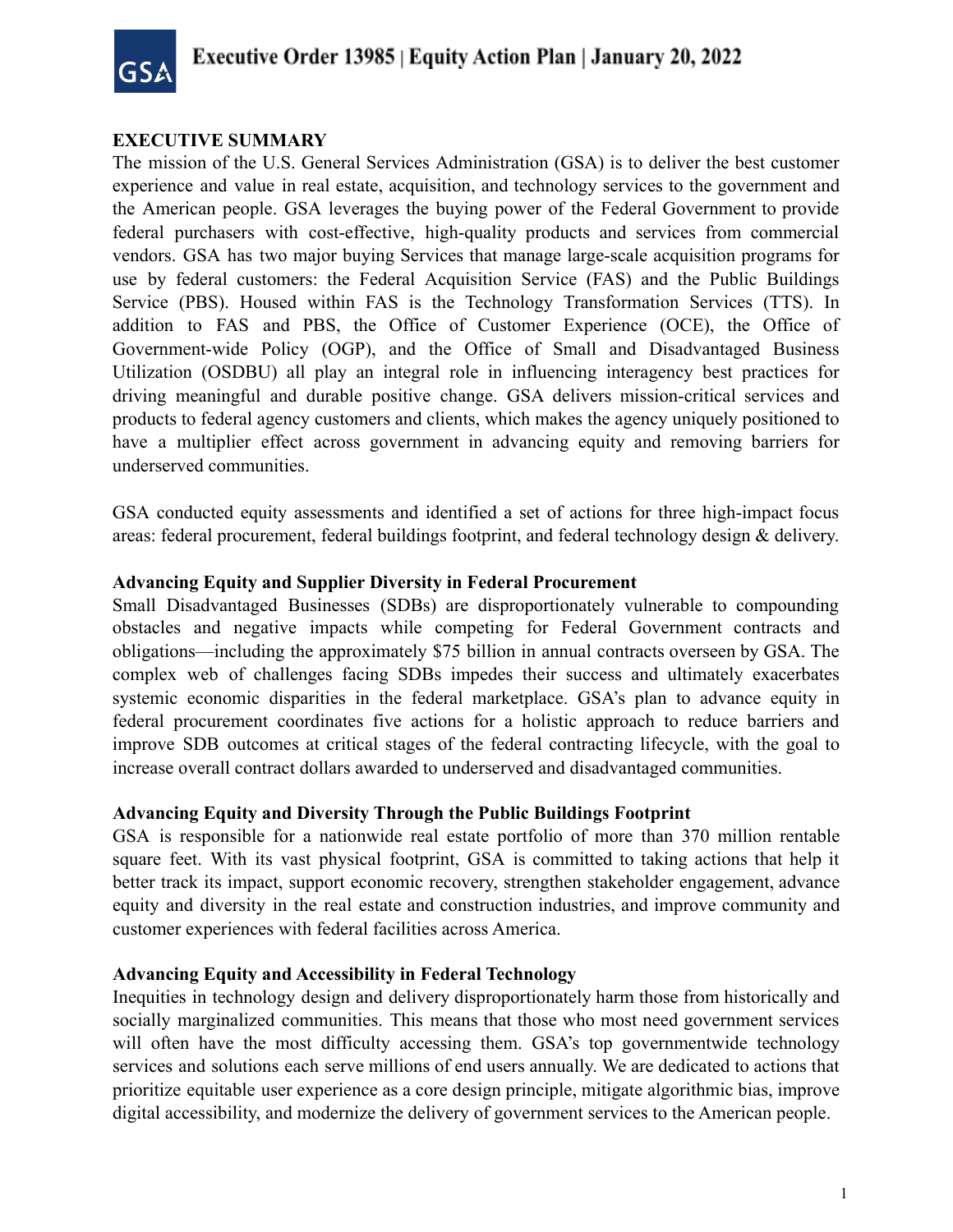

## **SUMMARY OF EARLY ACCOMPLISHMENTS**

GSA has had several achievements and successes since the release of Executive Order 13985 on January 20, 2021. These achievements are across three high-impact program areas: Acquisition, Public Buildings, and Technology Transformation.

### **Acquisition**

- The Governmentwide Category Management Project Management Office hosted a Fall Industry Day targeted at the small business (SB) and the small disadvantaged business (SDB) community. The session helped SBs and SDBs navigate the federal marketplace. Almost 1,200 attended the live event or viewed it on demand.
- GSA's OSDBU hosted a virtual, full-day training and matchmaking event, focused on helping SBs achieve success in the federal marketplace. More than 800 federal leaders and industry experts participated.
- GSA's OSDBU hosted 11 virtual events connecting 80 Small Disadvantaged and Veteran-Owned Small Business (VOSB) with an estimated 40 GSA prime contractors to meet, network, and discuss potential subcontracting opportunities.

### **Public Buildings**

- The Office of Federal High-Performance Green Buildings, an office within OGP, established the Green Building Advisory Committee (GBAC) under the Federal Advisory Committee Act. The GBAC's Environmental Justice and Equity Task Group garnered feedback from community groups and advocacy organizations and presented recommendations to GBAC as it evaluates the public building portfolio's impacts.
- PBS is partnering with the National Endowment for the Arts to increase the diversity and outreach of its Art in Architecture program.
- PBS facilitated an "IDEA" (DEIA) Roundtable with associations and industry partners. The Industry Roundtable focused on diversity and inclusion topics and highlighted such topics as the Architectural Barriers Act in the federal built environment.
- PBS continues to maintain the Good Neighbor Program, which provides technical planning expertise to GSA project teams, to improve collaboration with rural and urban communities nationwide regarding GSA projects and properties.

#### **Technology Transformation**

- [Login.gov](https://Login.gov) partnered with Source America and Knowability to recruit low-vision and blind users for insight on accessibility issues on the platform. [Login.gov](https://Login.gov) commissioned a field test to assess the efficacy of liveness detection systems in identity-proofing processes. Revisions to [Login.gov](https://Login.gov) have been made to improve access and disparities.
- TTS has adopted formal acceptance criteria and implemented automated testing to promote accessibility. Our continuous-integration test suite automatically detects known accessibility defects so that they can be addressed before product launches. This equity intervention improves accessibility to government digital services for individuals with visual impairments.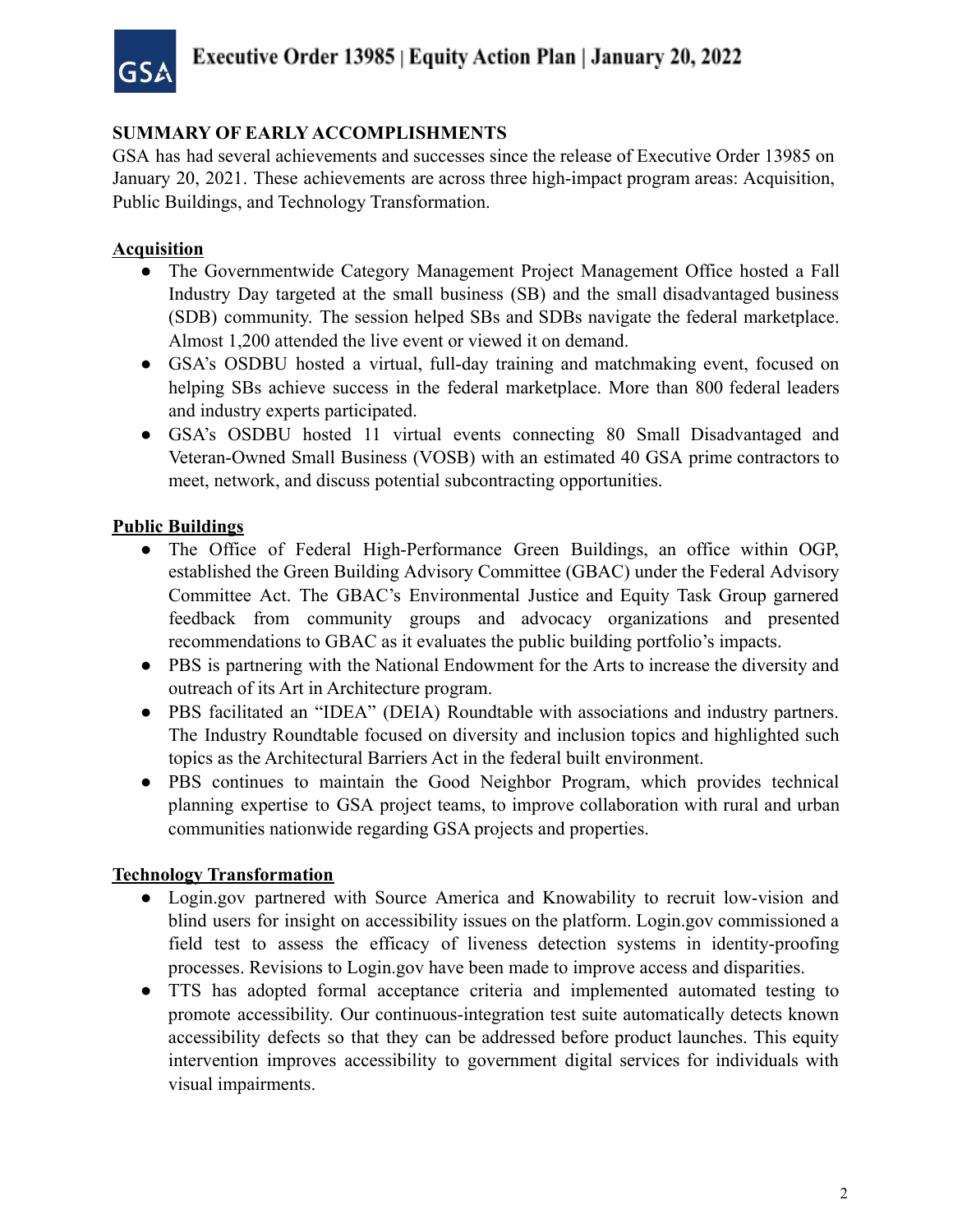

## **EQUITY ACTION PLAN**

### **Advancing Equity & Supplier Diversity in Federal Procurement**

# **A. GSA identified the following five barriers to equitable outcomes for Small Disadvantaged Businesses:**

**(1)** New information technology businesses are deterred from entering the federal market due to the complexity of navigating and complying with federal procurement requirements. This barrier creates challenges for SDBs pursuing Governmentwide Acquisition Contracts (GWAC) that federal agencies mainly use for acquiring information technology (IT)-related services. **(2)** SDBs experience difficulty navigating the Multiple Award Schedule (MAS) procurement award process and understanding regulatory requirements due to a lack of knowledge of the federal procurement landscape and resources to learn the process -- leading to missed opportunities. **(3)** For SDBs to be successful post-award, they must win task or delivery orders, satisfy the customer, and comply with the contractual requirements. Most small business owners find it challenging to secure trained personnel who can competently address all of these areas, especially adhering to contractual requirements and regulations. **(4)** GSA found in its Federal Supply Schedule, GWAC and Multi-agency contracts (MAC) that SDBs were not always successful in winning task or delivery orders. While the Federal Supply Schedule is continuously open, the absence of regular on-ramping for new SDBs in other governmentwide MACs may deny firms the opportunity to compete for several years. **(5)** SDBs have difficulty determining potential federal opportunities because there is no centralized portal for this information; instead, they must search multiple agency sites.

**Reasons for Prioritizing Aforementioned Barriers:** GSA compared its spending breakdown to the Federal Government as a whole and found that a significantly higher percentage of GSA-funded obligations went to underserved communities when compared to governmentwide obligations. GSA concluded it could best support advancing equity within federal contracting vehicles by reducing the barriers to obtaining a GSA contract and increasing the opportunity for success once SDBs obtain contracts.

**Discussion of Evidence:** GSA analyzed small business and SDB contracting trends within the GSA Schedule Program and GWACs using Federal Procurement Data System, Sales Reporting Portal, and SAM[.gov](http://sam.gov/) data to show where socioeconomic groups performed well or underperformed. The assessment provided a baseline of current GSA performance in key SDB measures and is helping to prioritize opportunities to improve SDB contracting performance. For example, the data showed: 1) SDBs account for 32% of Alliant 2 SB vendors; this supports the strategy for Polaris' SDB Pools<sup>1</sup>. 2) Analysis of MAS awards revealed a relatively lower success

<sup>&</sup>lt;sup>1</sup> [Alliant](https://www.gsa.gov/technology/technology-purchasing-programs/governmentwide-acquisition-contracts/alliant-2-governmentwide-acquisition-contract-gwac) 2, a Best-in-Class GWAC that is a preferred governmentwide solution, offers artificial intelligence, distributed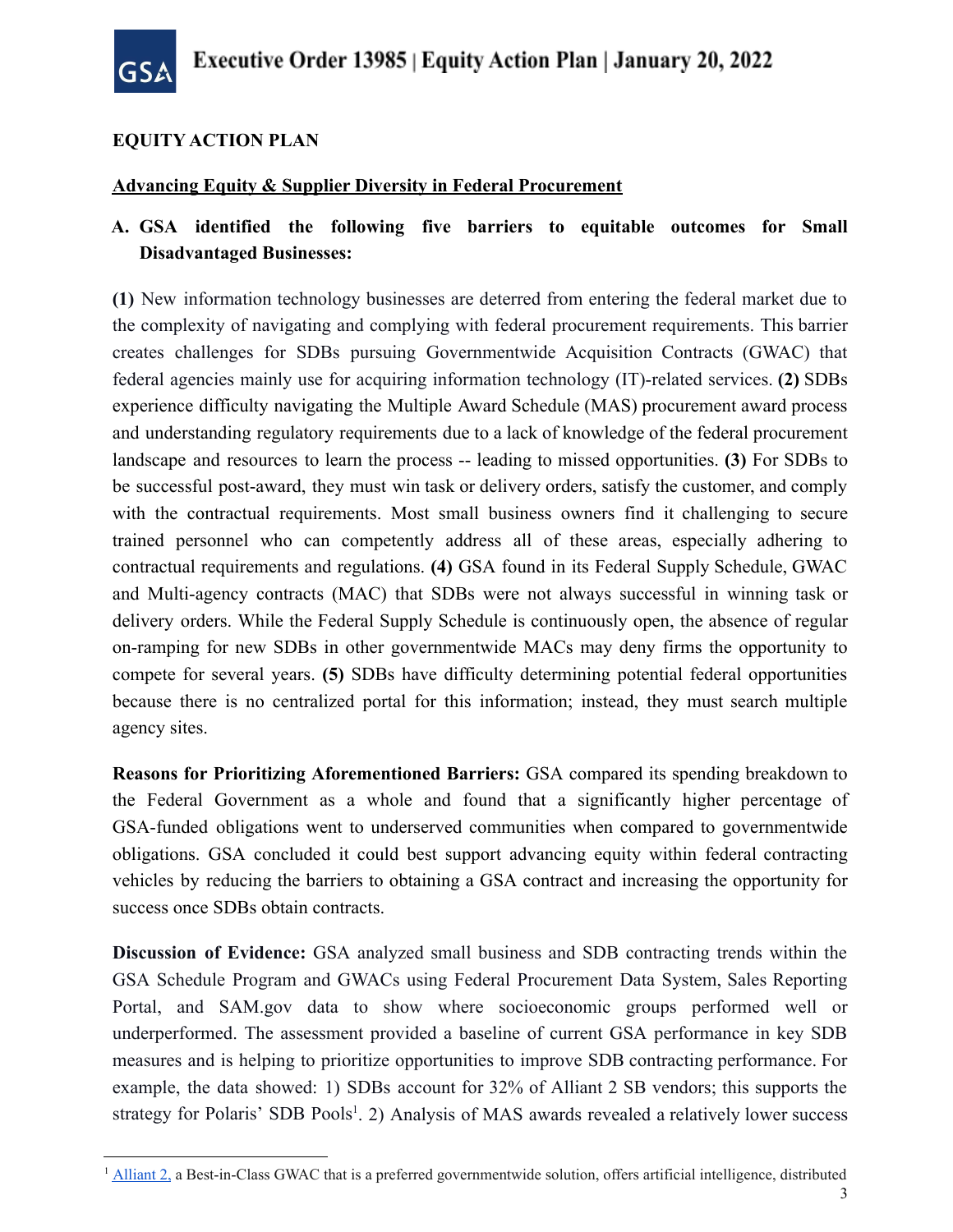

rate in SDBs winning awards as compared to other SBs. From fiscal year (FY) 2018 - FY 2020, the number of SDB vendors with no obligations has remained consistent, averaging 50%. 3) Between FY 2019-FY 2020, 63% of SDBs on the Schedule program have won awards; however, the top 15% of SDBs received 80% of the total SDB obligations in MAS*.*

#### **B. GSA plans the following five actions to address the identified barriers:**

**(1)** Establish new GWACs, 8(a) STARS III and Polaris, to increase SDB representation2 . **(2)** Simplify the process for firms to obtain a MAS contract and improve vendor education (for the offer process) using human-centered design principles to create a pathway to federal procurement through the MAS contract vehicle. The MAS program contains unique features that often makes it the entry point to government procurement. SDB access to MAS enables them to become part of the government marketplace and participate in additional opportunities for government procurement. As companies grow more proficient and experienced in using MAS, they can prepare to compete for contract vehicles with more complex buying regulations. **(3)** Establish a robust post-award engagement strategy to help SDBs be successful in achieving sales through their contracts. **(4)** Establish a supplier diversity plan that promotes successful outcomes for vendors, including the strategy and criteria for regular on-ramping relative to GWACs and MACs. Planned on-ramping of new SDBs will enable GSA to make procurement opportunities available on a regularly scheduled basis to all eligible providers of goods and services. **(5)** Expand the Forecast of Contracting Opportunities Tool. GSA will improve this tool to make it easier for SDBs to evaluate federal marketplace opportunities to assist them in achieving contract sales. Further, this tool directly reduces the burden on SDBs in locating opportunities by simplifying the process to work with the Federal Government and potentially decreasing their overhead costs.

## **C. GSA intends to track progress through a mix of short-, mid-, and long-term goals for each of the five identified actions:**

**(1)** Awarding the new GWACs, 8(a) STARS III and Polaris: The short-term goals are to award all remaining 8(a) STARS III cohorts and Polaris SB and Women-Owned SB pools in 2022, thus expanding SDB participation opportunities, conduct outreach to agencies on the benefits of using 8(a) STARS III and Polaris, and develop a robust post-award engagement strategy to help SDBs be successful. Long-term goals are to assess the opportunity and feasibility of new socio-economic pools on Polaris and complete regular reviews of the program to determine the timing of on-ramps to infuse new capabilities onto the GWAC. **(2)** Simplifying the MAS solicitation process and

 ledger technology, robotic process automation, and other types of emerging technologies. It provides best-value IT solutions to federal agencies, while strengthening chances in federal contracting for small businesses through subcontracting. [Polaris](https://www.gsa.gov/technology/technology-purchasing-programs/governmentwide-acquisition-contracts/polaris) is an IT GWAC. GSA is currently developing the Polaris GWAC.

<sup>&</sup>lt;sup>2</sup> The [Best-in-Class](https://www.gsa.gov/about-us/newsroom/news-releases/gsa-8a-stars-iii-contract-gets-new-designation-07212021) 8(a) [STARS](https://www.gsa.gov/technology/technology-purchasing-programs/governmentwide-acquisition-contracts/8a-stars-iii) III GWAC is a small business set-aside contract that provides flexible access to customized IT solutions from a large, diverse pool of 8(a) industry partners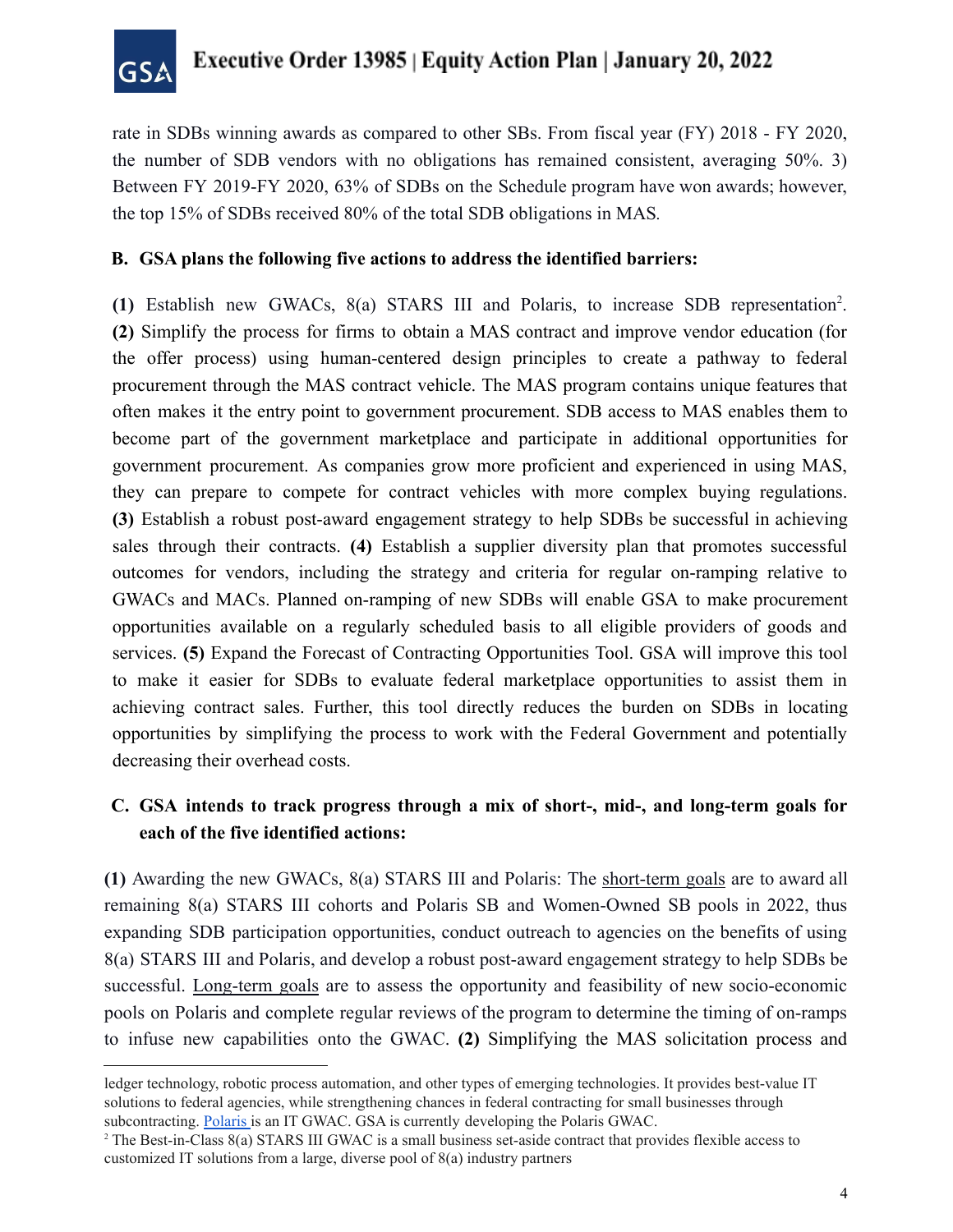

improving vendor education: The short-term goals are to update the MAS Roadmap to simplify processes, launch the updated Vendor Support Center and baseline the saturation of SDBs in the MAS program by socio-economic category. Long-term goals are to reduce the complexity level of the MAS award process and increase the saturation of SDBs in the MAS program by socio-economic category and by industry. **(3)** Establishing a robust post-award engagement strategy: The short-term goals are for GSA to select a post-award engagement program manager, develop an enterprise-wide integrated project team, perform research on current activities, and develop a plan for expected enterprise-wide efforts. The plan will include establishing roles and responsibilities, developing efficiencies, and defining measurable outcomes to determine success. **(4)** Establishing a supplier diversity plan: Mid-term goals include increasing the number of contracts and subcontracts awarded to SDBs, thereby increasing the percentage of governmentwide contract dollars to this underserved community. Long-term goals include establishing advanced guidelines that promote support for supplier diversity by creating effective on-ramping acquisition criteria for qualified SDBs. **(5)** Enhancing the Forecast of Contracting Opportunities Tool: GSA established a short-term goal of onboarding two agencies in FY 2022 with the ultimate long-term goal of onboarding all 24 Chief Financial Officer Act agencies.

**Outcomes:** GSA's strategies and actions will lead to a more equitable federal procurement system by reducing barriers to entry and improving access to the federal marketplace for SDBs. The benefit is that more federal contracting dollars will be available to this underserved community. Activities under this Plan will be reviewed on a regular basis to ensure year over year goals and objectives are met. This Plan supports the Administration's overall objective of increasing SDB spend by 50% over the next 5 years. GSA action items should yield the following measurable outcomes: increased number of SDBs with GSA contracts to bolster governmentwide spend and increased sales for a diverse group of SDBs to mitigate the risk of a small number of firms receiving the majority of sales.

#### **D. GSA will use the following strategies to maintain accountability for the five action items:**

**(1)** Develop agency engagement strategies, develop the post-award industry engagement strategy and track customer loyalty scores and industry satisfaction scores on 8(a) STARS III and Polaris. Both measures will be included in the FAS Senior Leadership Performance Plans. **(2)** This action aligns with the strategic plan for GSA and FAS. Progress, including updates on the MAS Roadmap, will be communicated through the Annual Performance Plan, FAS town halls, Interact publications, and speaking engagements. **(3)** GSA will select a post-award Engagement Strategy Program Manager to develop and lead the execution of the post-award Engagement Strategy Plan, facilitating its approval by all relevant GSA stakeholders. **(4)** Draft and publish a diversity plan that aligns with GSA's strategic plan and provide regular reporting of comparable metrics. **(5)** GSA commits to onboarding at least two agencies to the Tool this fiscal year and continues to offer demonstrations to agencies that would like to learn more about the benefits of onboarding to the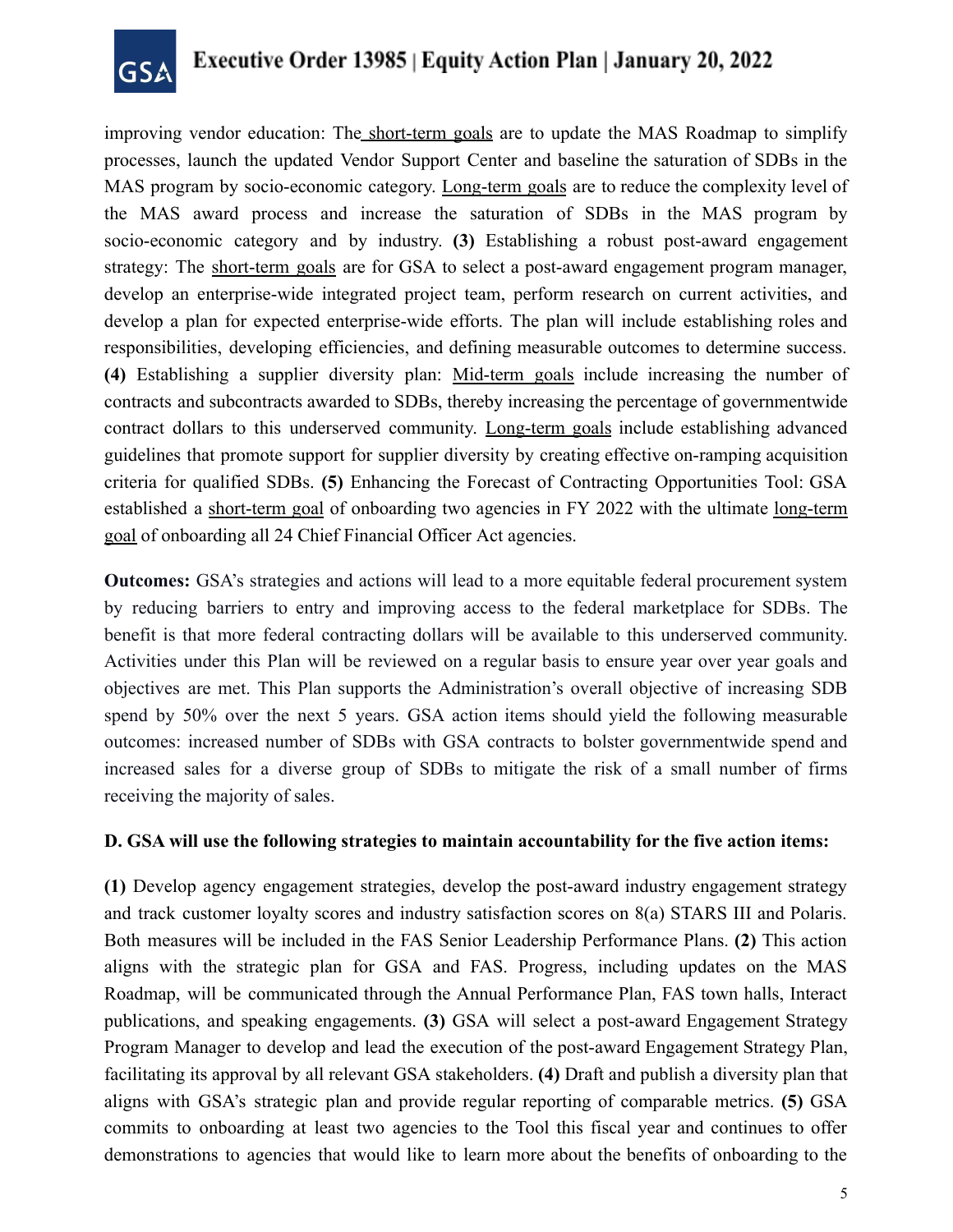

Forecast of Contracting Opportunities Tool. In addition, GSA has committed funds to make enhancements for a more user-friendly interface for vendors and agencies. Annually, GSA will obtain feedback from the vendor community and the federal acquisition workforce on the Forecast of Contracting Opportunities Tool to increase its robustness and relevance.

#### **Advancing Equity and Diversity Through the Public Buildings Footprint**

#### **A.GSA has identified two potential barriers to equity in the public buildings footprint:**

**(1)** Evidence Capacity. First, GSA has evidence gaps that impede its ability to fully assess the community impact of its real estate portfolio. Urban area planning consideration is specified in the *Facilities Standards for the Public Buildings Service* ([PBS-P100\)](https://insite.gsa.gov/cdnstatic/P100%202021%20v1_0.pdf) and those community considerations are included in the actual design packages. When we attempted to assess the degree to which inequities exist in the public buildings footprint, we identified evidence gaps (*e.g.*, economical and environmental justice evidence) that could assist GSA with conducting a robust community impact assessment. Disrupting structural and systemic inequities requires quality and complete evidence,<sup>3</sup> which GSA currently does not possess. **(2)** Stakeholder Engagements. Next, while GSA regularly engages critical stakeholders when acquiring, developing and disposing of property, GSA believes there are opportunities to increase and strengthen engagements with key stakeholders. To that end, GSA is committed to examining recent and past projects to determine where there are opportunities to have a more robust stakeholder engagement. GSA will use the information from this assessment to inform a stakeholder engagement and outreach strategy that is in development.

**Impacted policies and programs.** Although GSA has not identified any particular policies or programs that create these barriers, addressing these barriers will impact key GSA strategies and processes, such as the Learning Agenda and Annual Evaluation Plan.

**Impacted communities.** These barriers impact many of the historically, socially, and economically underserved communities where federal facilities are located.

**Evidence of the impact.** During GSA's attempt to build a robust model to conduct community impact assessments, which would help GSA determine the extent to which barriers exist, GSA identified two key evidence gaps (*e.g.*, economical and environmental justice evidence) that hindered its ability to develop the model, and subsequently, conduct a robust assessment. Having access to relevant community data would enable GSA to develop this model and conduct a reliable community impact assessment. With this assessment, GSA's Good Neighbor Program would then be in a position to have targeted engagements with Federal, State, local, Tribal, and private sector partners that would enable PBS to improve its development and disposition programs.

 <sup>3</sup> Urban Institute, *Principles of Evidence-based Policymaking*, dated September 2016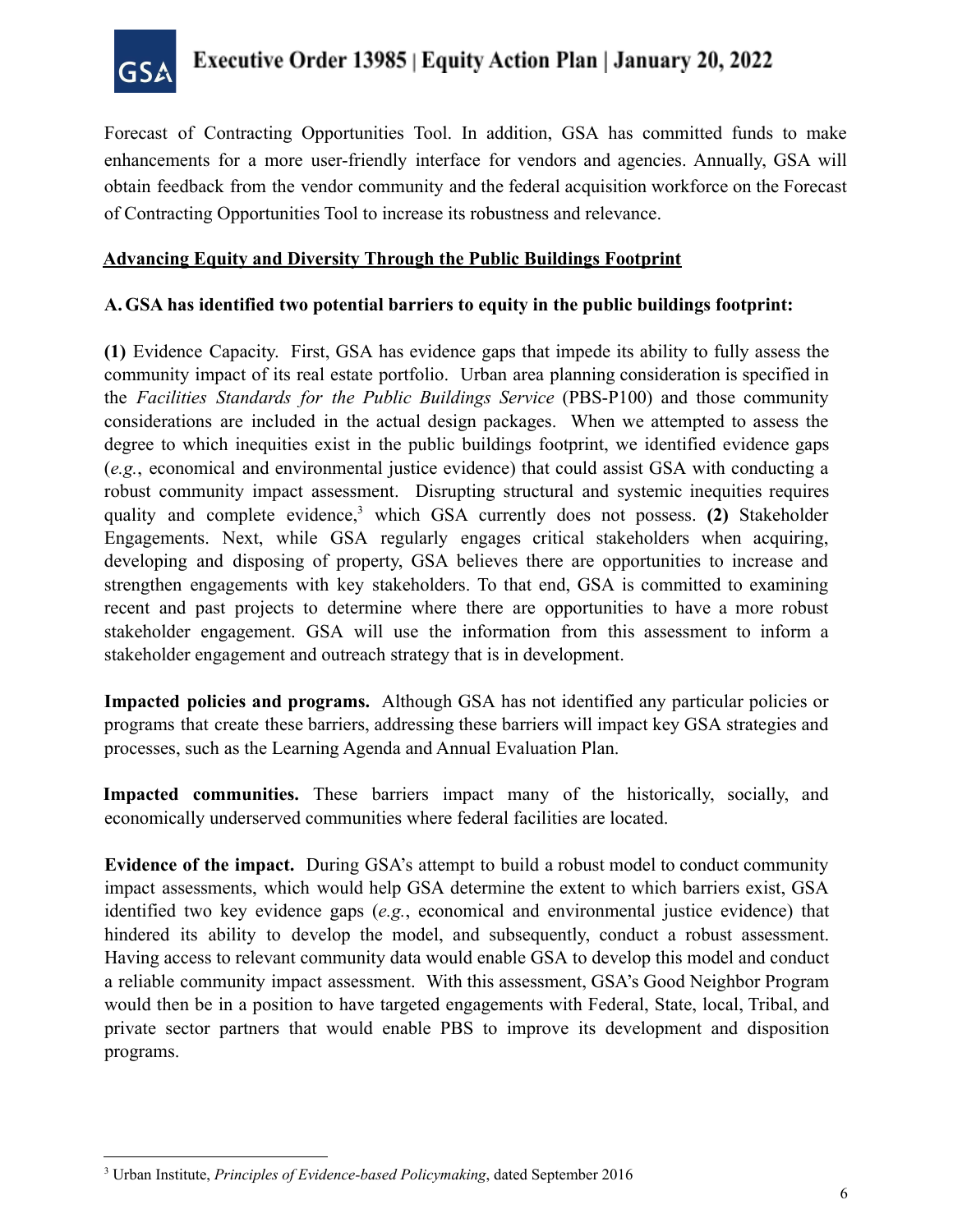

### **B. GSA will take a multi-year, multi-prong approach to addressing the barriers identified in this Action Plan. Within 6, 12, 18, and 24 months, GSA will take the following steps to strengthen its evidence capacity, which will enable GSA to develop a robust community impact model:**

**(1)** Finalize an evidence needs assessment. GSA is conducting an evidence needs assessment to determine what, in addition to economical and environmental justice evidence, is needed to develop a model that will be used to conduct a robust community impact assessment; **(2)** Identify, recruit, and hire a full-time Data Scientist. In addition to identifying evidence gaps, GSA has identified human resource gaps, namely in data science. Therefore, together with the GSA Office of Human Resource Management and the Office of Evaluation Science, PBS will identify opportunities to leverage Office of Personnel Management's newly established Data Science Occupational Series to hire a full-time Data Scientist; **(3)** Form evidence-sharing partnerships with Federal agencies. PBS will partner with GSA's Office of Evaluation Sciences to identify and establish evidence-sharing agreements with agencies that either have on hand or plan to collect community data that could be used by GSA; **(4)** Develop a Community Impact Model. Once community evidence has been collected, structured, and analyzed, PBS will develop a robust community impact model that enables GSA to: (i) fully understand the extent to which barriers exist in the public buildings footprint; (ii) identify historical trends and benchmarks; and **(iii)** identify opportunities to target partnership and engagements at the Federal, State, local, Tribal, and private sector levels; **(5)** Coordinate Federal Investments within Communities. Within the next 6-24 months, GSA will seek to partner with other landholding federal agencies and federal granting authorities to identify opportunities to maximize planned investments and create shared goals, objectives, and metrics to reduce or eliminate the barriers created on communities that host federal facilities; **(6)** Strengthen the community planning workforce. GSA is bringing increased focus to community engagements by elevating and expanding its Good Neighbor Program. To that end, GSA will explore opportunities to increase the number of full-time urban planning and design resources that will support the Good Neighbor Program. This investment will enable the Good Neighbor Program to deliver tangible benefits to communities by implementing this stakeholder engagement and outreach strategy, increasing urban planning technical assistance and landscape architecture programming, and conducting Planning and Outreach Partnership meetings; and **(7)** Strengthen engagement with State, Local and Tribal stakeholders. GSA will engage key groups that represent State, local, and Tribal communities to identify opportunities to reduce or eliminate equity barriers. GSA will target key stakeholder groups such as: National Governors Association, National League of Cities, National Congress of American Indians, U.S. Conference of Mayors, International City/County Management Association, and Local Governments for Sustainability.

**Reasoning for priorities:** GSA selected these actions because they offer low cost opportunities that could yield maximum impact and result in meaningful reduction of barriers. Additionally, these actions demonstrate a commitment to advancing DEIA in GSA's development and disposition practices. Collectively, these actions will provide GSA the capacity to make measurable and sustainable improvements to significantly reduce barriers in the public buildings footprint. Additionally, these actions will greatly improve GSA's decision-making practices and processes by capturing the diverse views of the communities or those groups that represent the communities.

#### **C. GSA will use several methods to track progress and hold itself accountable to the commitments made in this Plan, including:**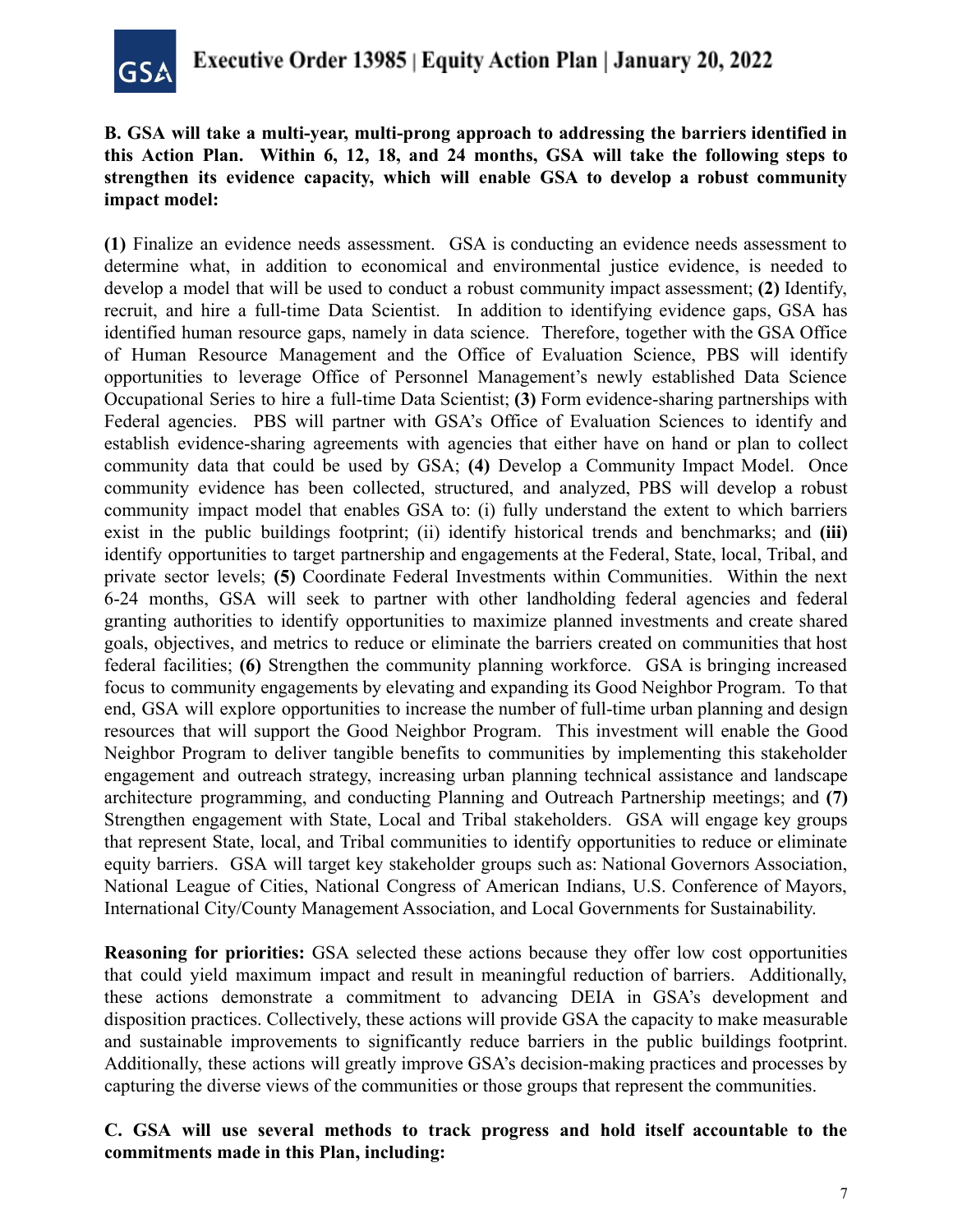

**(1)** Assigning a lead Senior Executive Service (SES) member to oversee GSA's DEIA activity on behalf of the PBS Commissioner; **(2)** establishing a PBS DEIA Executive Council to advise the PBS Commissioner on opportunities to advance DEIA as outlined in various executive orders; **(3)** leveraging SES performance plans to establish critical elements and performance plan targets for PBS's 11 Regional Commissioners and 7 Assistant Commissioners; and **(4)** developing and deploying dashboards and tracking tools to assess progress in meeting the commitments outlined in this Plan.

#### **Advancing Equity and Accessibility in Federal Technology**

### **A. GSA identified two high-priority barriers that historically and socially disadvantaged users face when accessing digital services for government programs and benefits:**

**(1)** Digital services very often fail to prioritize universal design and usability beyond compliance. Many government applications and websites lack sufficient support to meet adequate accessibility standards and assistive technologies. Users who are disproportionately affected are those with visual, mobility, and cognitive impairments. About 3% of Americans are visually disabled (*i.e.*, color-blind, low-vision, or blind) according to the 2016 American Community Survey. Often government applications and websites have minimal language accessibility, confusing navigation, and poor design practices resulting in user mistrust and frustration. Instances where user experiences have been disappointing or subpar have been attributed to high user stress resulting in reduced reading comprehension, navigation problems, and incomplete tasks. As an example discovered through usability testing, [Login.gov](https://Login.gov) learned that individuals who use screen readers predominantly use software known as "Job Access With Speech" or "JAWS." Yet, despite the fact that they use the same software, these users also tend to use the JAWS native software rather than relying on the browser and these users typically configure their setups to best enable them to navigate websites. As such, many users rely on keyboard shortcuts instead of "mousing over" web elements and have different user flows from those who do not rely on screen readers. **(2)** Algorithmic discrimination in adoption of facial matching, machine learning, and other emerging technologies. Widely adopted biometric-detection systems used to verify identity for access to government services often have disproportionately high false rejection rates for African Americans and other people of color because facial recognition and other machine learning technologies are trained on biased, non-exhaustive datasets. Furthermore, through our own testing, GSA learned that major commercial implementations of facial matching had disproportionately high "False Rejection Rates" for African Americans. This finding is consistent with research by the National Institute of Science and Technology<sup>4</sup> as well as academic literature. The end users most overburdened by systemic gaps in data collection processes and digital privacy are largely also the most vulnerable Americans who need to be able to rely on equitable access to government digital services, programs, information, and benefits.

<sup>&</sup>lt;sup>4</sup> Face Recognition Vendor Test (FRVT) Part 3: [Demographic](https://nvlpubs.nist.gov/nistpubs/ir/2019/NIST.IR.8280.pdf) Effects, NISTIR 8280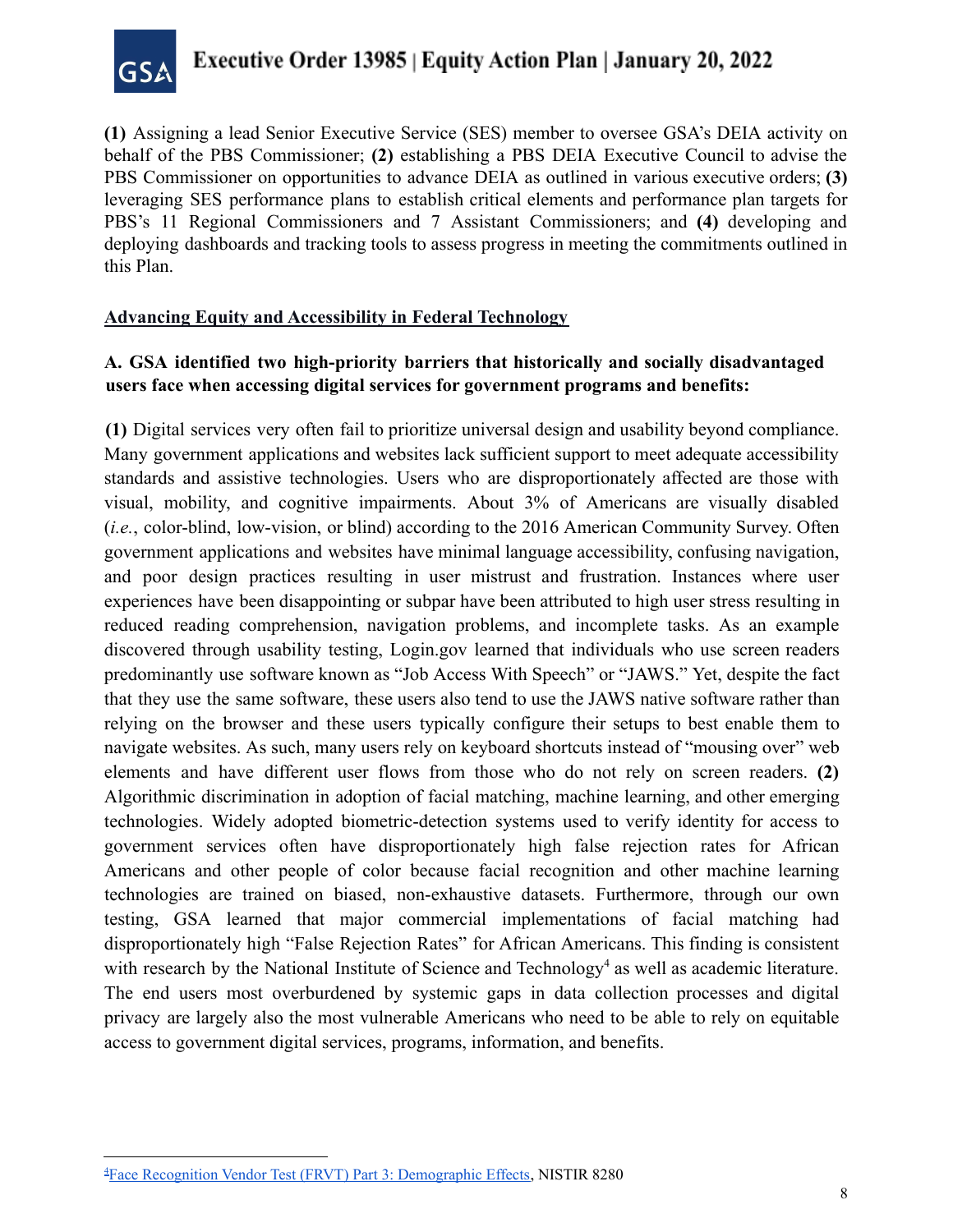

#### **B. GSA plans the following three actions to address the identified barriers:**

**(1)** Prioritize equitable design, user experience, and responsible adoption. GSA intends to expand stakeholder engagement and usability testing with communities that have been identified as historically underrepresented in the design process and are most vulnerable to negative impacts of inequitable delivery of federal digital services. By building relationships with organizations serving socially marginalized communities and offering paid research opportunities for participants who face systemic barriers to equitable participation in usability testing, GSA can help drive how government services are created with the most underserved communities' needs in mind. **(2)** Improve accessibility and performance for older devices, mobile, rural, and low-bandwidth users. GSA will continue to invest in government shared digital services, such as [Login.gov,](https://Login.gov) USA.gov, USA.gov en Español, as well as sites built with the U.S. Web Design System, that allow visitors to complete their tasks regardless of internet connectivity. GSA's 18F, USAGov, [Vote.gov,](https://Vote.gov) 10x, and Centers of Excellence (CoE) have already committed to co-designing practices with Tribal nations and Community-Based Organizations (CBO) that support people with disabilities. **(3)** Address discrimination in emerging technologies and data sovereignty. To provide an equitable remote identity-verification experience for a diverse population, GSA's [Login.gov](https://Login.gov) team will perform research studies on equity and bias in facial matching services. Further, GSA will apply an equity lens to the user guides it publishes, which influences governmentwide and industry best practices.

#### **C. GSA plans to track progress of its equity in federal technology agenda as follows:**

**(1)** Develop quantitative and qualitative metrics to measure customer experience. **(2)** Work with community partners to monitor experiences of customers for all a) TTS services; and b) those recommended or built for GSA partners. 18F, USA.gov, [Vote.gov,](https://Vote.gov) and CoE will track the success of Community-Based Organizations partners to ensure a trend of improved representation in usability testing among research participants self-identified as being from underserved communities. User research is often an extractive process where communities are mined for value, with little value returned. GSA will work as community advocates to treat our research participants as voices of the community, not only research subjects. We will track the number of people who decline to participate—and reasons—to support process and policy changes that will help build trust with and provide value for communities that have been historically harmed by government policies. **(3)** GSA teams will perform accessibility assessments following industry-approved standards, run usability tests and user interviews to measure and improve task completion rates, and page load times for low- and limited-bandwidth connections to prioritize work to improve the usability of government websites. GSA will use a baseline level of skills for conducting research so as not to do harm to the public, specifically marginalized communities. In addition, GSA will share research insights across the agency to make sure we are not re-asking the same questions and possibly re-triggering research participants.

In the next year, we will be building up our research operations practices and relationships with organizations that serve communities going through the major life experiences, including working with new and expecting parents, Tribal communities, and other life experiences and priorities identified in the "Executive Order on Transforming Federal Customer Experience and Service Delivery to Rebuild Trust in Government" (E.O. 14058) as well as the President's Management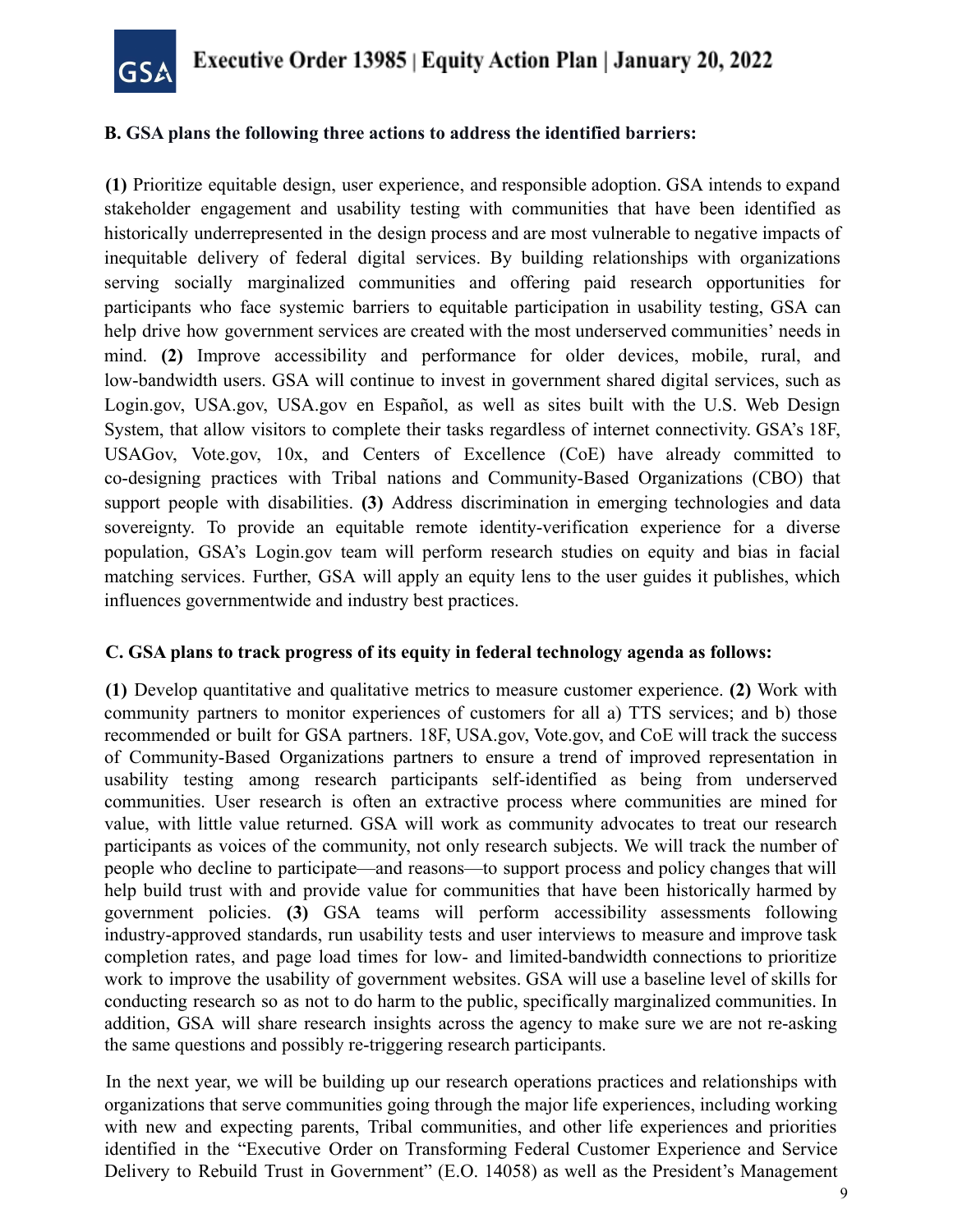

Agenda. Over the next two to four years, we will be building relationships that cover all the platforms and services that TTS owns. Our long-term goal is that all federal websites and services are accessible, understandable, and easy-to-use regardless of race, ability, or comfort with technology. By working with Tribal nations and Community-Based Organizations, we will be able to build long-term relationships with communities and individuals to track directly how well services work and are serving the public's needs over time.

### **D. GSA will use the following strategies to maintain accountability:**

**(1)** Transparency, reporting, and feedback. In partnering with Tribal nations and Community-Based Organizations, GSA will engage research participants in our research synthesis. Our long-term goal is to work with end users and community partners to build digital services that meet their needs as they move through different stages of their life, rather than systems built just for individual tasks. **(2)** GSA uses platforms such as [Digital.gov](https://Digital.gov) and other TTS blogs to regularly publish what we learn and how that information will shape the direction of our programs and services. **(3)** When applicable, GSA will also partner with third-party experts to prepare and publish regular performance reports and best practices for implementing emerging technologies in an equitable and accessible way. We will not deploy facial recognition, liveness detection, or any other emerging technology into production environments until rigorous review has given us confidence that they can be implemented equitably and without causing disproportionate harm to vulnerable populations.

While it takes time to build trust with communities that have historically faced institutional discrimination and harm, the feedback and guidance that can only come from long-term partnerships with communities will create a trust that federal technology services are not only accessible, but delivered equitably.

#### **Advancing Civil Rights Actions Across the Agency**

GSA's Office of Civil Rights administers GSA's Nondiscrimination in Federally Assisted Programs and Federally Conducted Programs to ensure compliance with federal civil rights laws, regulations and executive orders that prohibit discrimination on the bases of race, color, national origin, sex, disability, or age by recipients of federal financial assistance and in federally conducted programs and activities.

#### **A. Civil rights and equity in GSA federally assisted programs**

GSA administers a civil rights compliance program for one of GSA's major federal financial assistance programs, the Federal Surplus Personal Property Donation Program. The donation program is administered in each of the 56 States and territories by a State Agency for Surplus Property (SASP). In addition, State agencies, cities, local governments, and non-profit organizations for the purposes of public health or education or services to veterans may obtain federal surplus personal property through the donation program. Examples of donees that receive the property include, but are not limited to, State prisons, State highway or public health departments, county or city law enforcement departments, public works departments, and homeless shelters or food banks. The SASPs, as well as the public entities and organizations that receive the